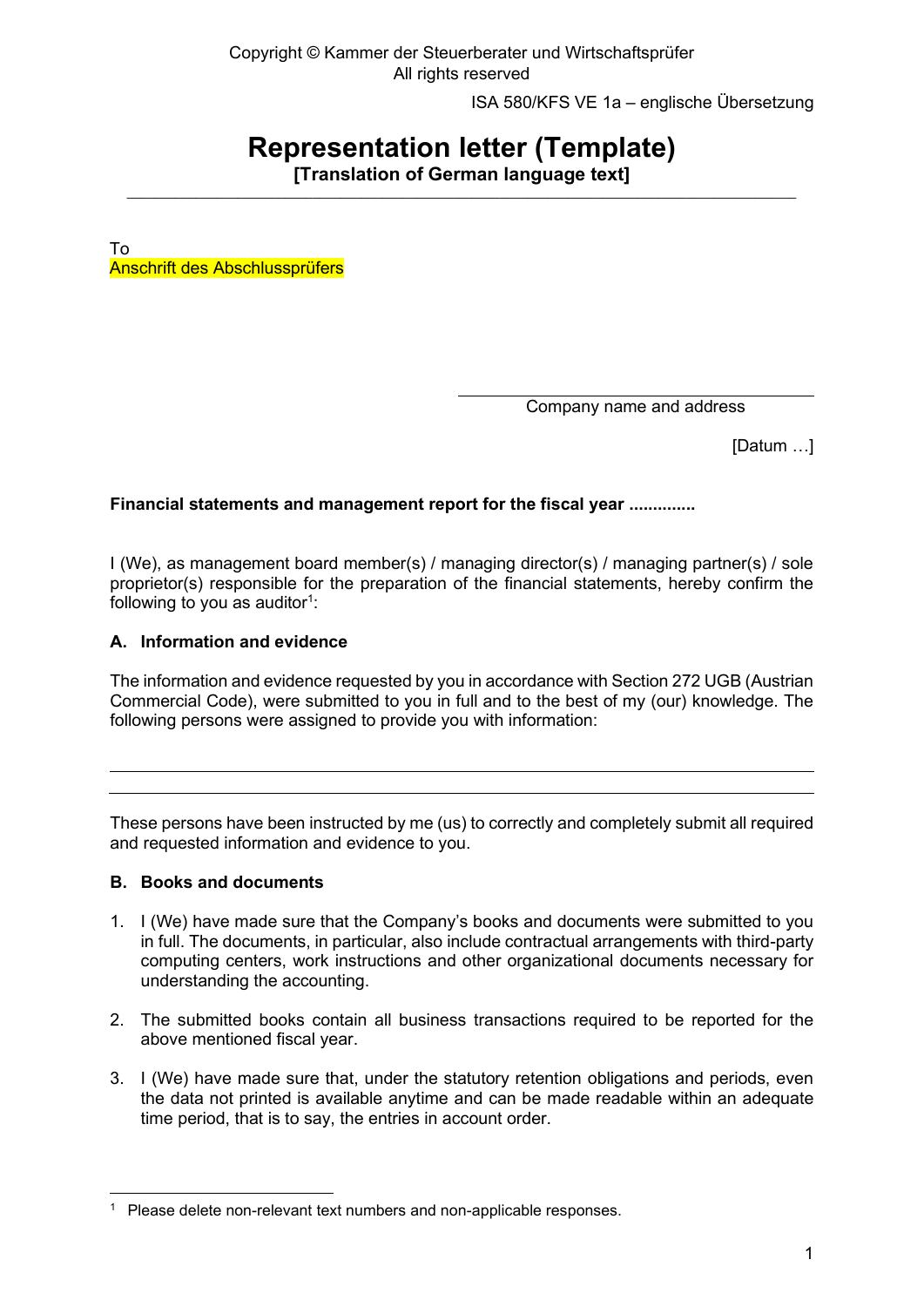# **C. Financial statements**

- 1. I (We) have met my (our) responsibility for the preparation of the financial statements in accordance with the duties specified in the audit contract dated **[Datum ...]**. In particular, I am (we are) responsible that the financial statements present a true and fair view of the financial position, financial performance and cash flows in accordance with Austrian Generally Accepted Accounting Principles. This responsibility includes: designing, implementing and maintaining internal control relevant to the preparation and fair presentation of financial statements that are free from material misstatement, whether due to fraud or error; selecting and applying appropriate accounting policies; and making accounting estimates that are reasonable according to the Austrian Financial Reporting Standards.
- 2. In the financial statements to be audited by you, all assets, liabilities, contingent liabilities (such as imminent losses from pending transactions) and accruals and deferrals required to be reported are accounted for, all expenses and income are included, and all required disclosures made. All liabilities, both actual and contingent, were recorded and, where appropriate, disclosed in accordance with the Austrian Financial Reporting Standards (Austrian Generally Accepted Accounting Principles).
- 3. The accounting principles applied comply with the Austrian Financial Reporting Standards. My (our) selection and application of accounting principles are appropriate. Material or significant assumptions that I (we) used in making the estimates are appropriate and I (we) have communicated them to you or are disclosed in the notes. The methods, significant assumptions and the data used in making the accounting estimates and the related disclosure are appropriate to achieve recognition, measurement and disclosure that is in accordance with the Austrian Financial Reporting Standards. This includes that I (we)
	- $\triangleright$  have taken into account all significant judgments in making the accounting estimates all relevant information of which I (we) am (are) aware.
	- $\triangleright$  confirm that the consistency and appropriateness in the selection or application of the methods, assumptions and data used by me (us) in making the accounting estimates is given.
	- $\triangleright$  confirm that the assumptions appropriately reflect my (our) intent and ability to carry out specific courses of action on behalf of the entity.
	- ➢ confirm that disclosures related to accounting estimates, including disclosures describing estimation uncertainty, are complete and are reasonable in the context of the Austrian Financial Reporting Standards.
	- $\triangleright$  confirm that required skills and expertise has been applied in making the accounting estimates.
- 4. For all subsequent events where year-end adjustments or disclosures including the accounting estimates and related disclosure which are contained in the financial statements are required in accordance with the Austrian Financial Reporting Standards (Austrian Generally Accepted Accounting Principles), corresponding adjustments and disclosures were made.
- 5. All identified or suspected non compliance with laws and regulations and known actual and potential legal disputes and claims, the effects of which have to be taken into account in the preparation of the financial statements, were disclosed to you and/or accounted for in accordance with the Austrian Financial Reporting Standards (Austrian Generally Accepted Accounting Principles).
- 6. All plans and intentions that might materially alter the book values or classification of assets and liabilities in the financial statements have been accounted for or disclosed in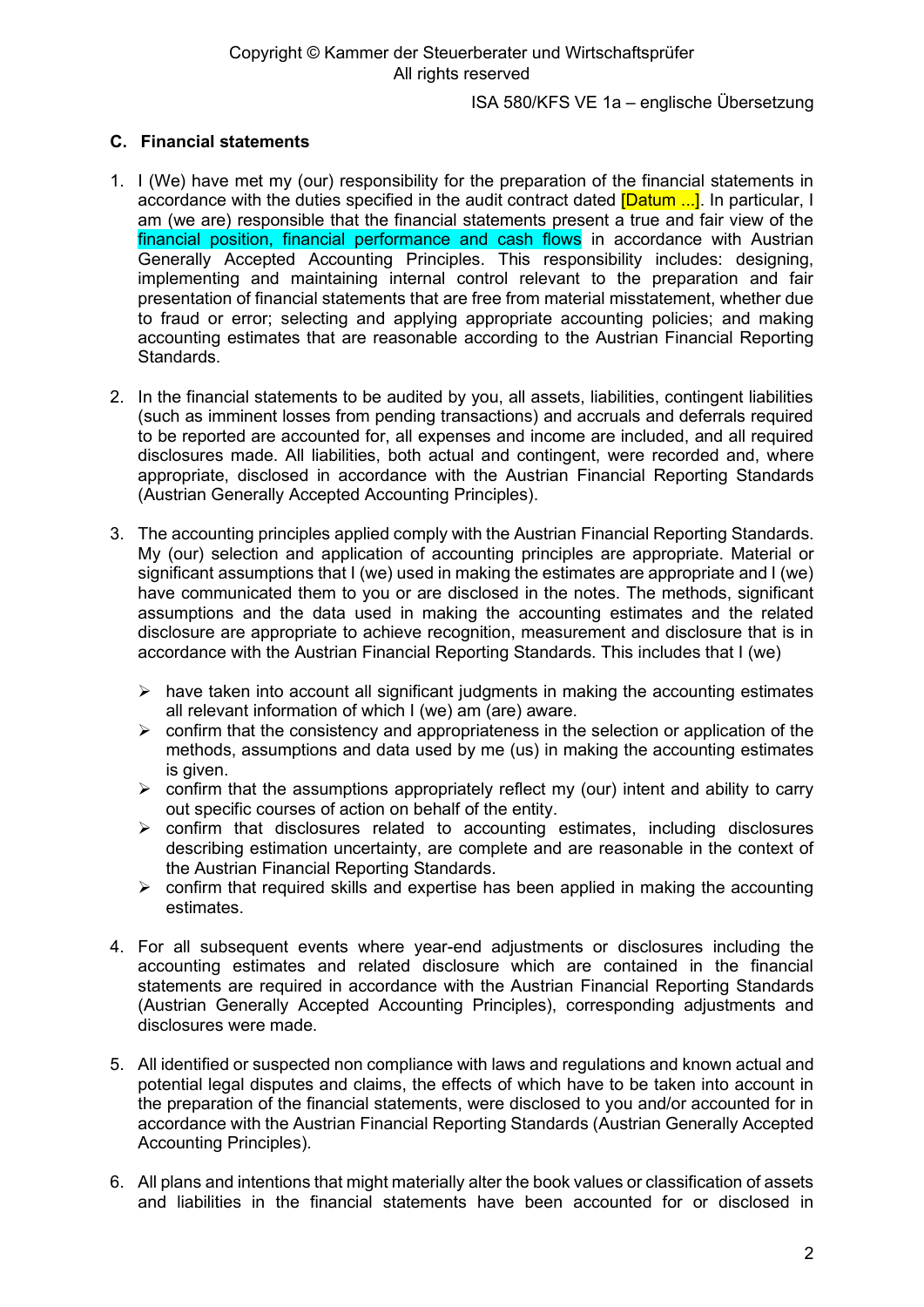accordance with the Austrian Financial Reporting Standards (Austrian Generally Accepted Accounting Principles).

- 7. The Company is the legal and economic owner of all assets recognized in the financial statements. All liens and encumbrances on these assets disclosed in the financial statements have been disclosed in accordance with the Austrian Financial Reporting Standards (Austrian Generally Accepted Accounting Principles).
- 8. I have (We have) complied with all agreements that could have a material effect on the financial statements. Instances of noncompliance have been disclosed to you.
- 9. An overview of
	- all companies with which the Company was affiliated in the fiscal year (Section 228 (3) UGB (Section 189a No. 8 UGB),
	- all companies in which the Company had a participating interest in the fiscal year (Section 228 (1) and (2) UGB (Section 189a No. 2 UGB*]*),
	- all other related parties

including the identity of all related party relationships and transactions of which I (we) am (are) aware was submitted to you.

- 10. All transactions with und between related parties and resulting receivables and payables have been properly and completely recorded in the accounting system. These transactions and the resulting receivables and payables (including contingent liabilities) have been properly recorded to the extent to which they have to be disclosed in accordance with statutory provisions. Due to the nature of these transactions, the financial statements have not been affected in a way that they do not give a true and fair view of the financial position and financial performance.
- 11. In the past fiscal year, the Company (delete as applicable)
	- used currency or interest rate instruments, swaps, options, commodity futures and similar financial instruments or derivatives.
	- did not use any currency or interest rate instruments, swaps, options, commodity futures and similar financial products or derivatives in whatever form.

At the balance sheet date the following transactions with the following total (transaction or risk volumes, such as e.g. market value of the contract volume etc.) are outstanding:

I confirm (We confirm) that all transactions which the Company has entered into (such as e.g. options, other financial derivatives, compensation transactions) are recognized in accounting and/or that these transactions are fully listed in the notes to the financial statements if they are not recognized in accounting.

12. I (We) have fully taken into consideration all matters and the resulting financial obligations either in the financial statements or - in case these matters do not have to be included in the financial statements - outlined them in an appendix to this representation letter. If no such matters are taken up, they do not exist at the balance sheet date. Such matters could be for instance: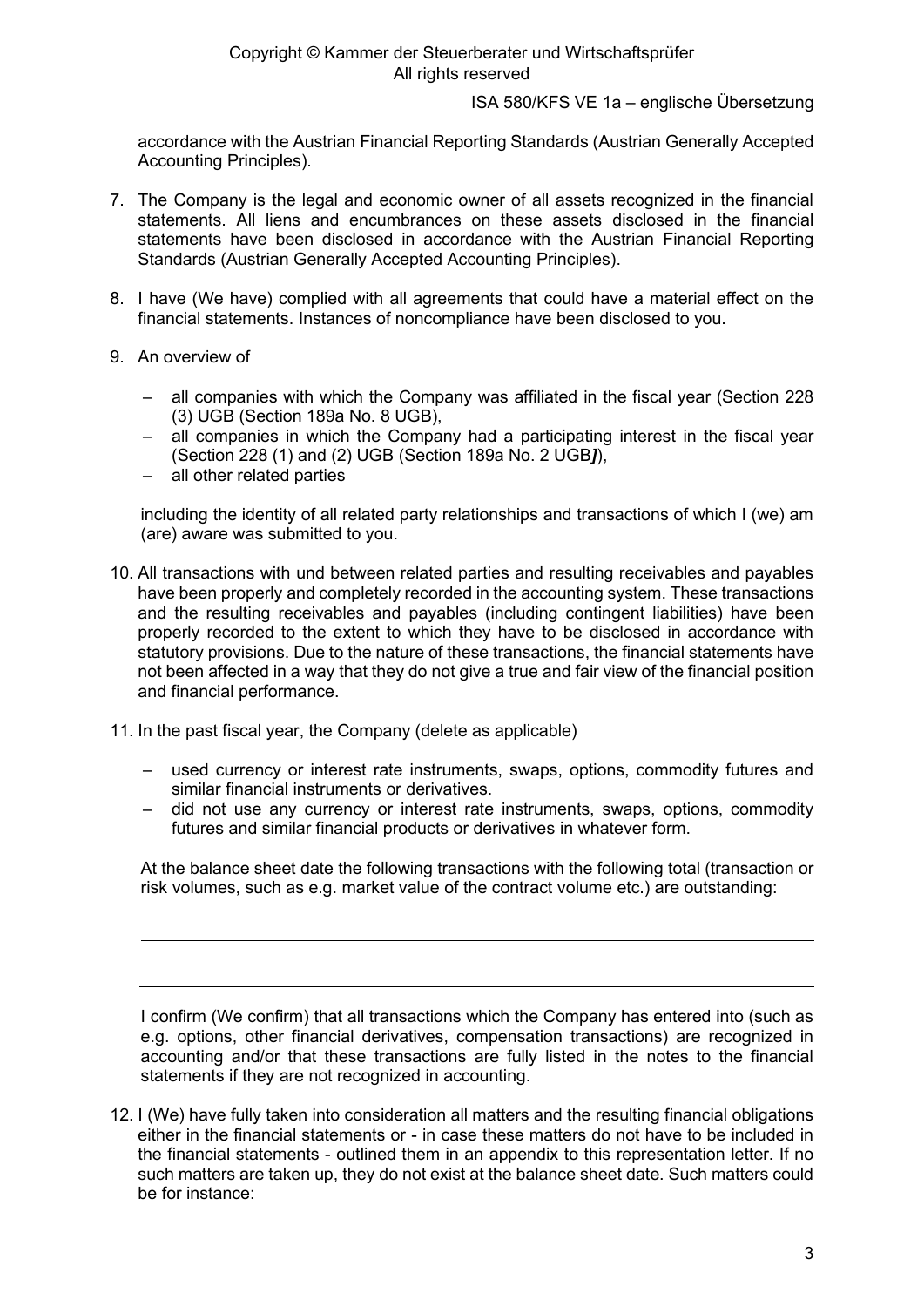- a) Contingent liabilities from the drawing or the transfer of a bill of exchange, from guarantees given, from warranties or from other legal or contractual contingencies;
- b) Letters of comfort;
- c) Legal and contractual collateral securities (including contingent liabilities), e.g. liens or pledges, assignment for security and reservations of title to assets in the balance sheet;
- d) Contingencies from the granting of collateral securities for property and rights for thirdparty liabilities;
- e) Obligations to return assets concerning both those included as well as those not included in the balance sheet;
- f) Pending lawsuits and other litigation which are important for the assessment of the economic position of the Company;
- g) Existing or recognizable obligations imposed by public authorities that are of significance for the financial position and future financial performance of the Company;
- h) Contracts and other legal matters which are or might be important for the assessment of the economic position of the Company because of their nature, their duration or for other reasons, in particular the following
	- Contracts with suppliers, customers, stockholders and affiliated companies,
	- Contracts of employment, work contracts and pension contracts (any pension reinsurance arrangements are taken into account in the amount of their redemption value / guaranty fund),
	- Leasing agreements and other long-term non-cancellable tenancy agreements,
	- Consortium contracts and syndicate agreements,
	- Obligations from options given to third parties and irrevocable proposals,
	- Trust agreements,
	- Contracts concerning obligations that represent claims on profit,
	- Agreements as to contractual penalties, which exceed the normal levels,
	- Unusual termination restrictions in contracts, which could cause a serious negative effect on the economic position of the Company;
- i) The use of protective clauses (Non-disclosure in accordance with Section 242 (2) to (4) UGB);
- j) The total amount of contingent liabilities (Section 199 UGB) as well as other material financial obligations not required to be recognized on the liabilities' side of the balance sheet, even if they are offset by recourse claims in the same amount, as well as type and form of each collateral security granted (Section 237 (1) No. 2 UGB);
- k) Particular circumstances which might affect the true and fair view of the *financial* position, financial performance and cash flows of the Company.
- 13. The advances and loans granted and the contingent liabilities assumed in accordance with Section 237 (1) No. 3 UGB, (for medium-sized and large companies: the expenses for pensions, severance payments and contributions to staff provision funds according to Section 239 (1) Nos. (2) and (3) UGB as well as remuneration according to Section 239 (1) No. 4 UGB) are fully disclosed in the notes to the financial statements.

(If events or conditions have been identified that may cast significant doubt on the entity´s ability to continue as a going concern and plans for future actions are to be assessed:)

I (we) have communicated to you all my (our) plans for future actions for the assessment of the ability to continue as going concern. I (we) confirm that the planed actions on which my (our) assessment of the ability of the entity to continue as a going concern are based are feasible.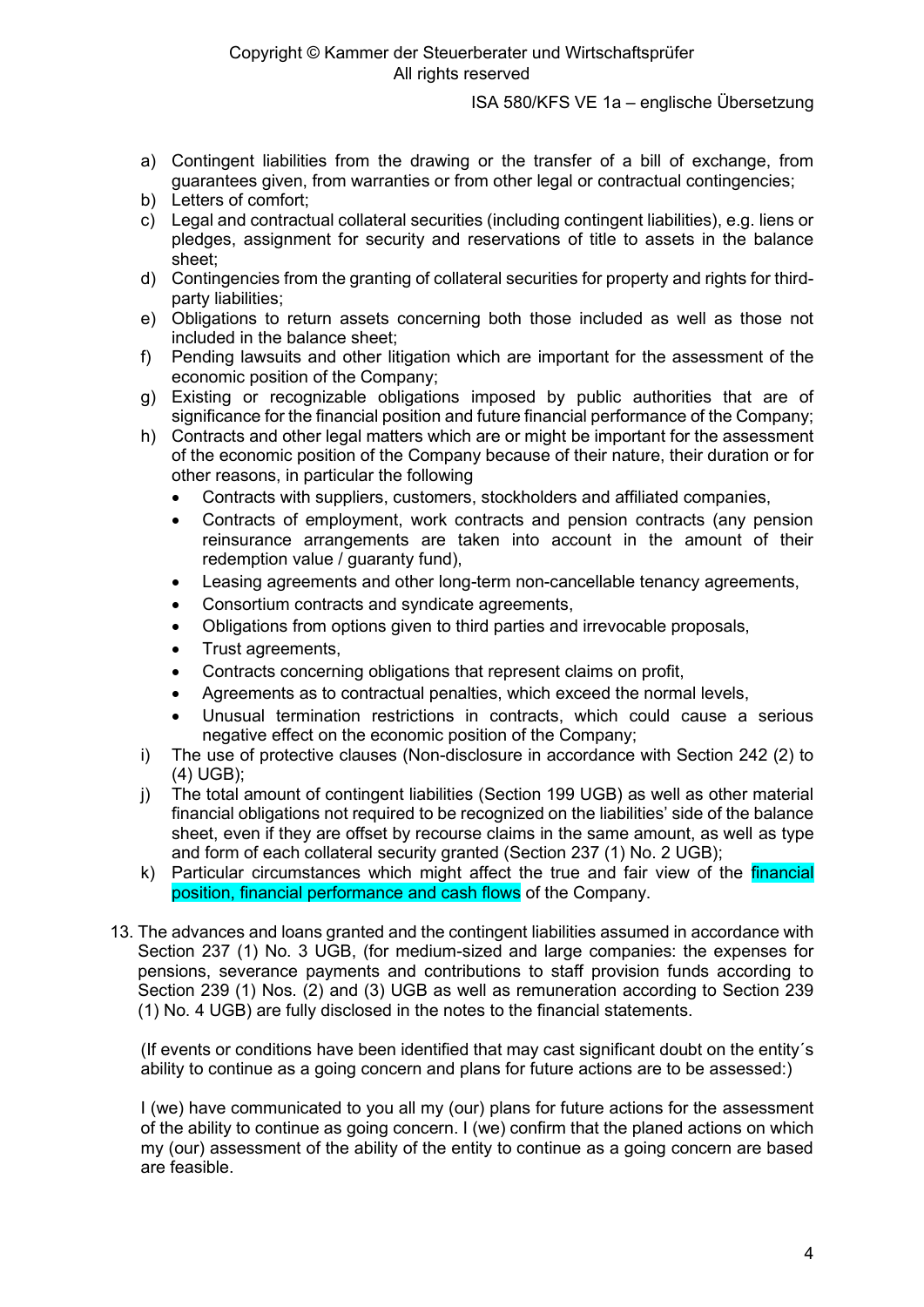# **D. Management report**

- 1. I am (We are) responsible for the preparation of the management report.
- 2. The management report contains all information required by Section 243 UGB, and for listed companies by Section 243a UGB, and is consistent with the financial statements.
- 3. The business development, the position of the Company, and the material risks and uncertainties facing the Company are presented fairly. The analysis also deals with the financial performance indicators crucial for the business activities, and non-financial performance indicators, if applicable, including information relating to environmental and employee matters.
- 4. The management report, where applicable, also deals with
	- material events after the balance sheet date, **[Will no longer apply to audits of financial statements for fiscal years beginning after December 31, 2015.]**
	- the expected development of the Company,
	- the area of research and development,
	- *[For audits of financial statements for fiscal years beginning after December 31, 2015*: the portfolio of the Company's own shares acquired or pledged by the Company, an affiliated company or another person for the account of the Company or an affiliated company,*]*
	- the Company's existing branches,
	- the use of financial instruments to the extent that this is material for the evaluation of the financial position and financial performance, in which case the following are stated
		- financial risk management objectives and policies in relation to the use of financial instruments, including the policy for hedging each major type of forecasted transaction for which hedge accounting is used, and
		- existing price risk, credit risk, liquidity risk and cash flow risks.

#### **E. Internal control system**

1. I am (We are) responsible for the design (concept, implementation, maintenance and enhancements) of an adequate internal control system (Section 82 AktG (Stock Corporation Act) and Section 22 GmbHG (Limited Liability Companies Act)). There were and currently are no failures or material deficiencies in the internal control system. **/** I have (We have) informed you of all failures or material deficiencies in the internal control system.

By internal control system I (we) mean the process by which

- the effectiveness and efficiency of operating activities (this includes the protection of assets against losses from damages and malversations),
- the reliability of financial reporting, and
- the compliance with laws and regulations applicable to the Company

is monitored and controlled in order to avoid that the achievement of the Company's business objective is affected by the occurrence of business risks.

- 2. Under the internal control system, I (we) have implemented appropriate organizational measures
	- to prevent and detect any fraud by legal representatives or employees, and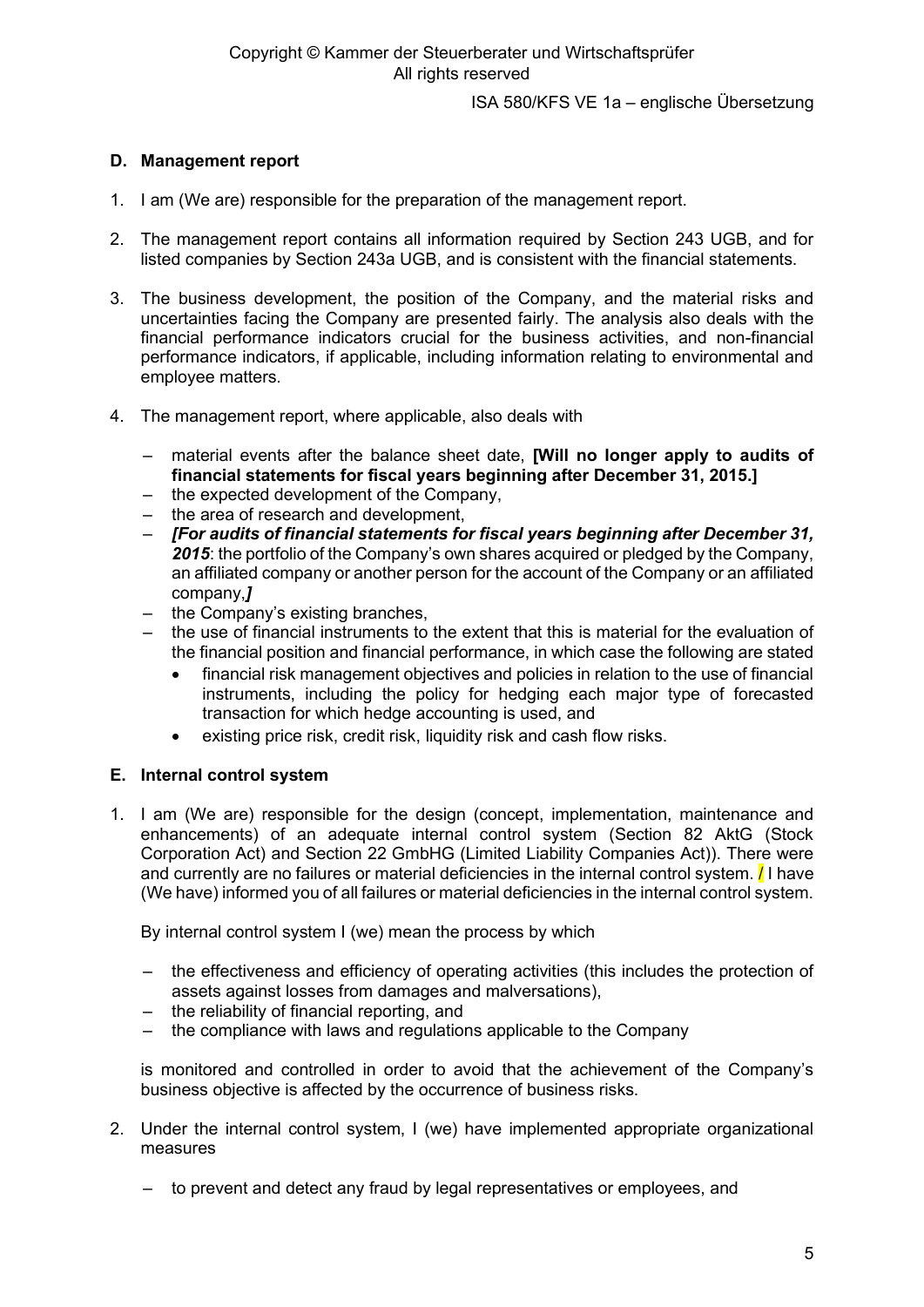## Copyright © Kammer der Steuerberater und Wirtschaftsprüfer All rights reserved

ISA 580/KFS VE 1a – englische Übersetzung

- to ensure that transactions with and between related parties are recorded as such in the books and disclosed in the financial statements according to the Austrian Financial Reporting Standards.
- 3. I have (We have) notified you of the results of my (our) assessment of risks that the financial statements and the management report might contain material misstatements due to fraud.
- 4. I have (We have) notified you of fraud that I (we) have become aware of or I (we) suspect with regard to the company to be audited, in particular those by legal representatives or other executive employees, by employees who play a key role in the internal control system, or by other persons whose fraud might have a material impact on the financial statements and the management report.  $\frac{1}{1}$  am not (We are not) aware of any fraud with regard to the company to be audited, in particular those by legal representatives or other executive employees, by employees who play a key role in the internal control system, or by other persons whose fraud might have a material impact on the financial statements and the management report.
- 5. I have (We have) notified you of all allegations communicated to me (us) by employees, former employees, analysts, oversight authorities or other persons of committed or suspected fraud that might have a material impact on the financial statements and the management report of the company to be audited.  $\ell$  I have not been (We have not been) informed by employees, former employees, analysts, oversight authorities or other persons of any allegations concerning committed or suspected fraud that might have a material impact on the financial statements and the management report of the company to be audited.

# **F. Completeness of information**

- 1. All records, documentation, information about unusual matters of which management is aware, and other information relevant to the audit of that I (we) am (are) aware have been made available to you.
- 2. I (We) have disclosed to you in full the names of those banks with which the Company had banking connections during the fiscal year, and all bank accounts of the Company existing in the fiscal year. Furthermore, I (we) confirm that I (we) have fully disclosed also those banking connections and bank accounts which are not registered in the Company's name, but attributable to the Company.
- 3. I (We) have provided you with all minutes of shareholders' meetings / general meetings and meetings of the Supervisory Board / Advisory Board as well as of the Management Board.
- 4. (Alternative 1) I (we) will not publish any documents individually or in aggregate, which comprise an annual report according to ISA 720.12 (a).

(Alternative 2). I (we) have disclosed to you all documents, individually or in aggregate, which comprise an annual report according to ISA 720.12 (a) and I (we) am (are) planning to publish and handed over to you in the final (approved) version, if available. (When some or all of these documents will not yet be available in the final version:) I (we) confirm, that we will provide to you those documents, which are not yet available in the final (approved) version, as soon as the final version is available prior to its issuance, such that you can complete the audit procedures required by ISA 720.